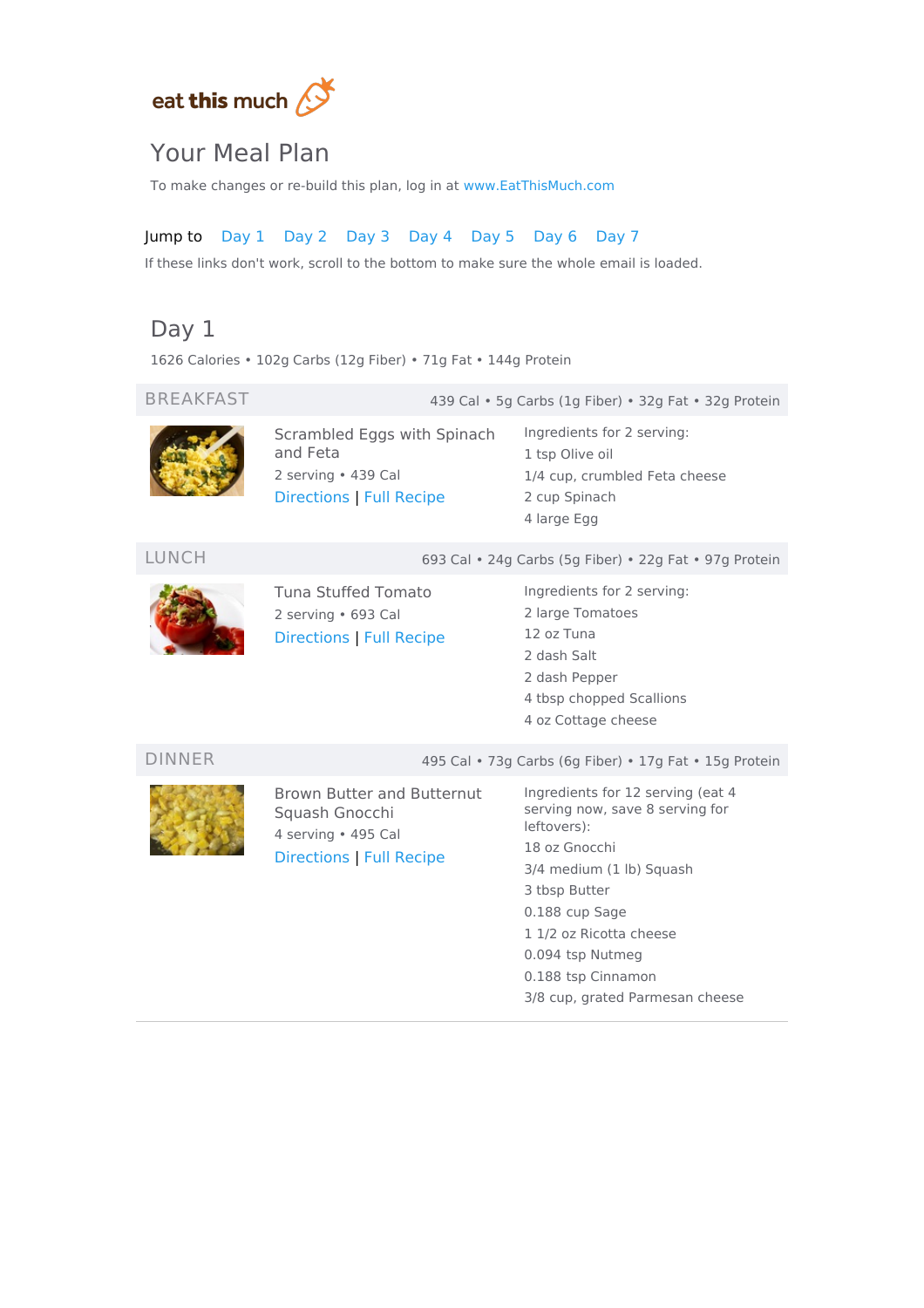## <span id="page-1-0"></span>Day 2

1584 Calories • 141g Carbs (28g Fiber) • 65g Fat • 113g Protein

| <b>BREAKFAST</b> |                                                                                                               | 511 Cal · 33g Carbs (9g Fiber) · 29g Fat · 29g Protein                                                                                                       |  |
|------------------|---------------------------------------------------------------------------------------------------------------|--------------------------------------------------------------------------------------------------------------------------------------------------------------|--|
|                  | Vegetable 3 Egg Scramble<br>1 serving · 511 Cal<br><b>Directions   Full Recipe</b>                            | Ingredients for 1 serving:<br>1 tbsp Butter<br>1 cup Mixed vegetables<br>3 extra large Egg<br>1/8 tsp Salt<br>2 tbsp Tomato sauce                            |  |
| <b>LUNCH</b>     | 581 Cal · 93g Carbs (13g Fiber) · 18g Fat · 16g Protein                                                       |                                                                                                                                                              |  |
|                  | <b>Brown Butter and Butternut</b><br>Squash Gnocchi<br>4 serving . 495 Cal<br><b>Directions   Full Recipe</b> | Leftovers, eat 4 serving                                                                                                                                     |  |
|                  | Carrots<br>1 cup . 86 Cal<br>Directions   Full Recipe                                                         | Ingredients for 1 cup:<br>1 cup Baby carrots                                                                                                                 |  |
| <b>DINNER</b>    | 491 Cal • 15g Carbs (6g Fiber) • 19g Fat • 67g Protein                                                        |                                                                                                                                                              |  |
|                  | Cheesy Chicken and Spinach<br>1 serving · 389 Cal<br>Directions   Full Recipe                                 | Ingredients for 1 serving:<br>1 breast, bone and skin removed<br>Chicken breast<br>1 cup Spinach<br>1 cup cherry tomatoes Tomatoes<br>1 oz Mozzarella cheese |  |
|                  | Spinach Recipe<br>1 serving . 102 Cal<br><b>Directions   Full Recipe</b>                                      | Ingredients for 1 serving:<br>1/2 tbsp Olive oil<br>3/4 clove Garlic<br>1/4 dash Salt<br>1/2 bunch Spinach                                                   |  |

## <span id="page-1-1"></span>Day 3

1626 Calories • 103g Carbs (13g Fiber) • 72g Fat • 142g Protein

BREAKFAST 461 Cal • 10g Carbs (4g Fiber) • 32g Fat • 36g Protein



Baked Spinach and Eggs 1 serving • 461 Cal [Directions](#page-7-0) | Full [Recipe](https://www.eatthismuch.com/recipe/view/baked-spinach-and-eggs,385883/)

Ingredients for 1 serving: cup Spinach large Egg dash Salt dash Pepper 1/4 cup, crumbled Feta cheese tsp Butter

LUNCH 615 Cal • 76g Carbs (6g Fiber) • 18g Fat • 39g Protein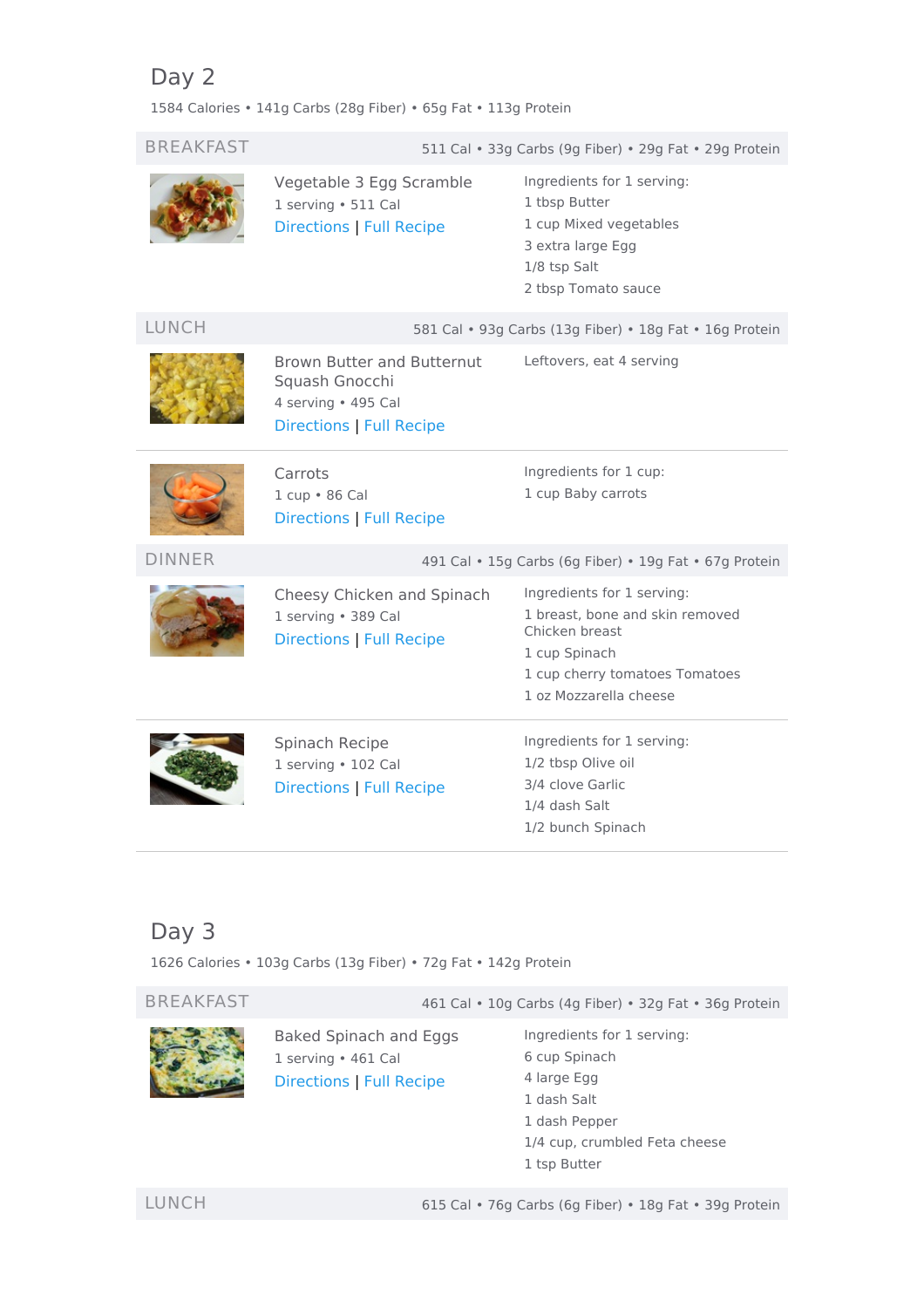

Brown Butter and Butternut Squash Gnocchi 4 serving • 495 Cal [Directions](#page-5-2) | Full [Recipe](https://www.eatthismuch.com/recipe/view/brown-butter-and-butternut-squash-gnocchi,412988/)



Keto protein shake 1 shake • 120 Cal [Directions](#page-7-1) | Full [Recipe](https://www.eatthismuch.com/recipe/view/keto-protein-shake,254529/) Ingredients for 1 shake: 1 cup Water 30 grams Whey protein powder

DINNER 550 Cal • 17g Carbs (3g Fiber) • 22g Fat • 67g Protein



Caprese chicken 2 serving • 550 Cal [Directions](#page-7-2) | Full [Recipe](https://www.eatthismuch.com/recipe/view/caprese-chicken,386716/)

Ingredients for 6 serving (eat 2 serving now, save 4 serving for leftovers): 1/2 tbsp Olive oil 1/2 lb Chicken breast 1/2 tsp Salt 1/2 tsp Pepper 3/8 cup Balsamic vinegar cloves, minced Garlic 1/2 cherry Tomatoes tbsp, chopped Basil oz Mozzarella cheese

## <span id="page-2-0"></span>Day 4

1628 Calories • 65g Carbs (19g Fiber) • 85g Fat • 147g Protein

BREAKFAST 445 Cal • 1g Carbs (0g Fiber) • 40g Fat • 19g Protein

Gordon Ramsay's Scrambled Eggs 1 serving • 445 Cal [Directions](#page-7-3) | Full [Recipe](https://www.eatthismuch.com/recipe/view/gordon-ramsays-scrambled-eggs,33946/)

Ingredients for 1 serving: 3 large Egg 1/2 tbsp Creme fraiche 2 tbsp Butter

Leftovers, eat 2 serving

### LUNCH 550 Cal • 17g Carbs (3g Fiber) • 22g Fat • 67g Protein



Caprese chicken 2 serving • 550 Cal [Directions](#page-7-2) | Full [Recipe](https://www.eatthismuch.com/recipe/view/caprese-chicken,386716/)

DINNER 633 Cal • 47g Carbs (16g Fiber) • 23g Fat • 61g Protein



Healthy Caesar Salad 1 serving • 461 Cal [Directions](#page-8-0) | Full [Recipe](https://www.eatthismuch.com/recipe/view/healthy-caesar-salad,34571/) Ingredients for 1 serving: tbsp Caesar salad dressing cup Spinach breast, bone and skin removed Chicken breast tbsp Olive oil

1 tbsp Parmesan cheese



Carrots 2 cup • 172 Cal [Directions](#page-6-1) | Full [Recipe](https://www.eatthismuch.com/recipe/view/carrots,478666/) Ingredients for 2 cup: 2 cup Baby carrots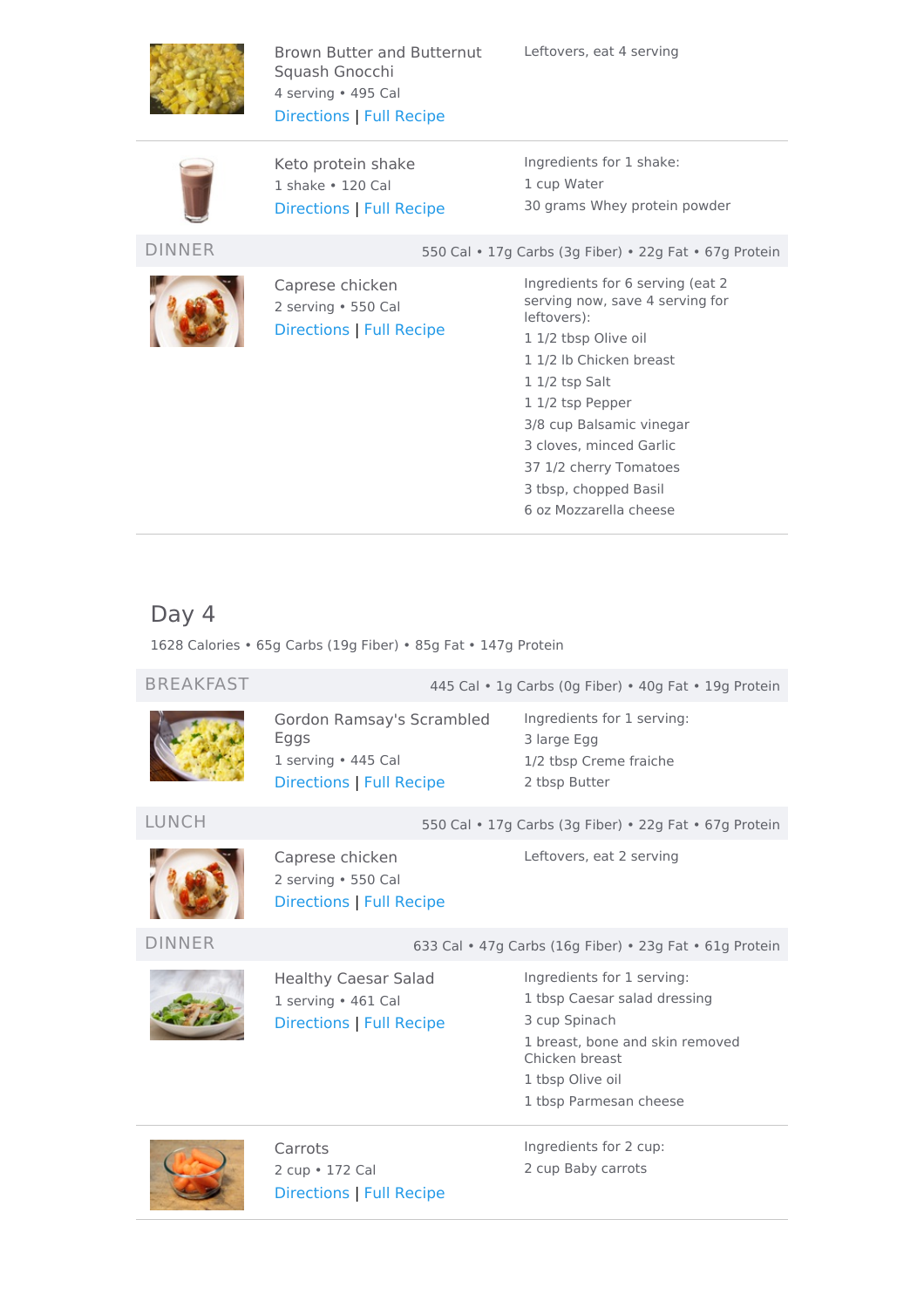# <span id="page-3-0"></span>Day 5

1612 Calories • 66g Carbs (16g Fiber) • 76g Fat • 160g Protein

| <b>BREAKFAST</b> | 511 Cal · 33g Carbs (9g Fiber) · 29g Fat · 29g Protein                               |                                                                                                                                                              |  |
|------------------|--------------------------------------------------------------------------------------|--------------------------------------------------------------------------------------------------------------------------------------------------------------|--|
|                  | Vegetable 3 Egg Scramble<br>1 serving . 511 Cal<br><b>Directions   Full Recipe</b>   | Ingredients for 1 serving:<br>1 tbsp Butter<br>1 cup Mixed vegetables<br>3 extra large Egg<br>1/8 tsp Salt<br>2 tbsp Tomato sauce                            |  |
| LUNCH            |                                                                                      | 550 Cal • 17g Carbs (3g Fiber) • 22g Fat • 67g Protein                                                                                                       |  |
|                  | Caprese chicken<br>2 serving · 550 Cal<br><b>Directions   Full Recipe</b>            | Leftovers, eat 2 serving                                                                                                                                     |  |
| <b>DINNER</b>    | 551 Cal • 15g Carbs (4g Fiber) • 25g Fat • 64g Protein                               |                                                                                                                                                              |  |
|                  | Cheesy Chicken and Spinach<br>1 serving · 389 Cal<br><b>Directions   Full Recipe</b> | Ingredients for 1 serving:<br>1 breast, bone and skin removed<br>Chicken breast<br>1 cup Spinach<br>1 cup cherry tomatoes Tomatoes<br>1 oz Mozzarella cheese |  |
|                  | Balsamic Sautéed Spinach<br>1 serving • 162 Cal<br>Directions   Full Recipe          | Ingredients for 1 serving:<br>1 tbsp Olive oil<br>2 cup Spinach<br>2 tbsp Balsamic vinegar<br>1 dash Salt<br>1 dash Pepper                                   |  |

# <span id="page-3-1"></span>Day 6

1569 Calories • 52g Carbs (12g Fiber) • 83g Fat • 152g Protein

| <b>BREAKFAST</b> | 645 Cal • 4g Carbs (1g Fiber) • 56g Fat • 31g Protein                                             |                                                                                                                                                   |  |
|------------------|---------------------------------------------------------------------------------------------------|---------------------------------------------------------------------------------------------------------------------------------------------------|--|
|                  | Fluffy omelet with cheese and<br>spinach<br>1 omelet • 545 Cal<br><b>Directions   Full Recipe</b> | Ingredients for 1 omelet:<br>3 extra large Egg<br>2 tbsp Butter<br>3/4 oz Cheddar cheese<br>1 tbsp chopped Chives<br>1 dash Salt<br>1 dash Pepper |  |



Bacon 2 strips • 100 Cal [Directions](#page-8-3) | Full [Recipe](https://www.eatthismuch.com/recipe/view/bacon,42618/) Ingredients for 2 strips: 2 strip Bacon

6 leaf Spinach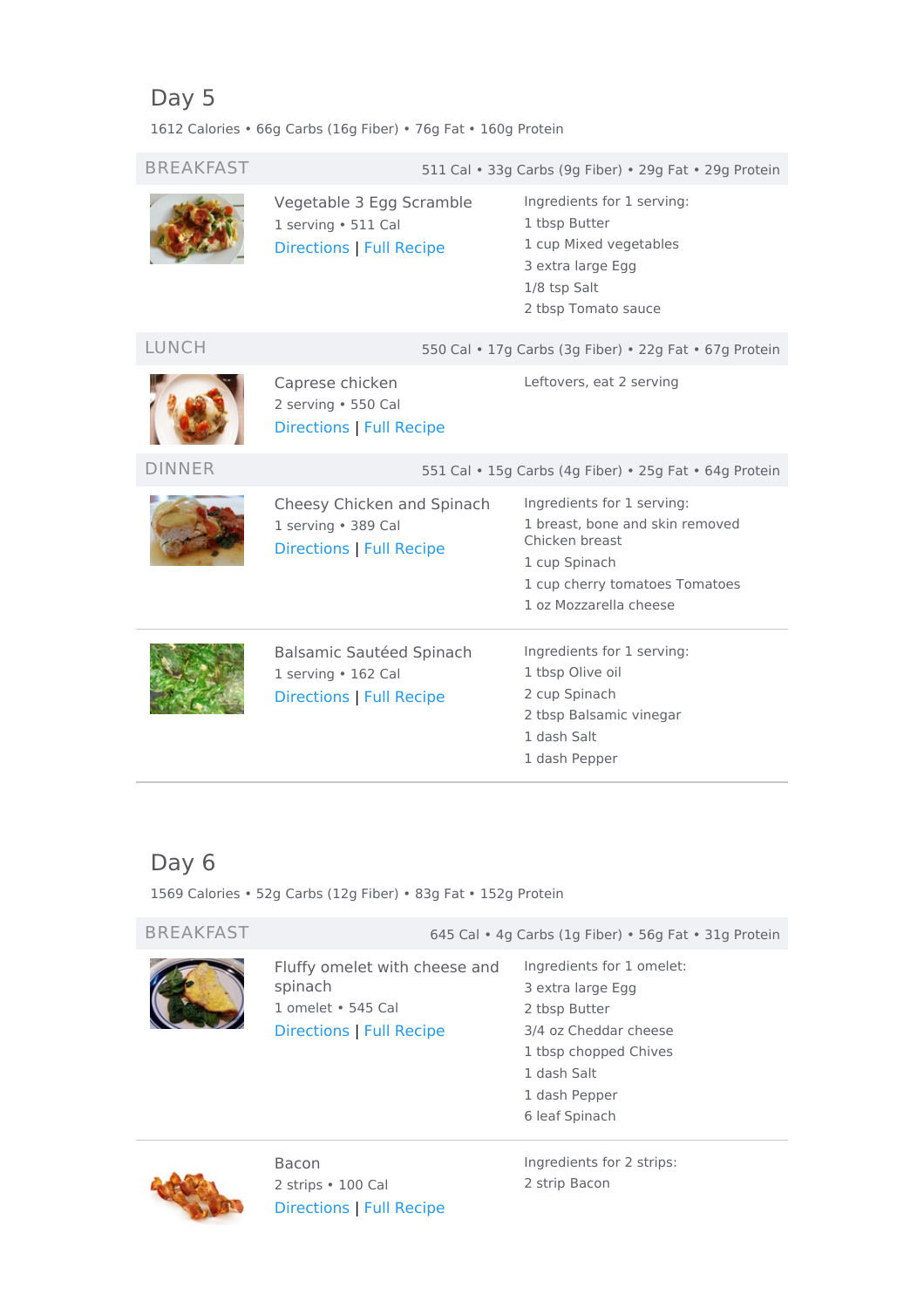LUNCH 508 Cal • 23g Carbs (5g Fiber) • 19g Fat • 63g Protein



Cottage cheese and salsa 1 serving • 344 Cal [Directions](#page-8-4) | Full [Recipe](https://www.eatthismuch.com/recipe/view/cottage-cheese-and-salsa,37613/)

1 ounce • 164 Cal Directions | Full [Recipe](https://www.eatthismuch.com/recipe/view/almonds,524950/)

Almonds



Easy Grilled Chicken 2 serving • 416 Cal [Directions](#page-9-0) | Full [Recipe](https://www.eatthismuch.com/recipe/view/easy-grilled-chicken,36662/) Ingredients for 1 serving: 2 cup, (not packed) Cottage cheese 4 tbsp Salsa

Ingredients for 1 ounce: 1 oz (23 whole kernels) Almonds

DINNER 416 Cal • 25g Carbs (6g Fiber) • 8g Fat • 58g Protein

Ingredients for 5 serving (eat 2 serving now, save 3 serving for leftovers): 2 1/2 breast, bone and skin removed Chicken breast 1 1/4 cup Italian dressing

2 1/2 large (2-1/4 per pound, approx

- 3-3/4" lo Red bell pepper
- 1 1/4 large Zucchini

## <span id="page-4-0"></span>Day 7

1594 Calories • 76g Carbs (23g Fiber) • 73g Fat • 158g Protein

Spinach onion Scramble 2 serving • 268 Cal [Directions](#page-9-1) | Full [Recipe](https://www.eatthismuch.com/recipe/view/spinach-onion-scramble,413015/)

BREAKFAST 464 Cal • 10g Carbs (4g Fiber) • 42g Fat • 17g Protein

Ingredients for 2 serving: cup Spinach tbsp chopped Onions large Egg dash Salt dash Pepper tbsp Butter



Pecans 1 ounce • 196 Cal Directions | Full [Recipe](https://www.eatthismuch.com/recipe/view/pecans,532146/) Ingredients for 1 ounce: 1 oz (19 halves per) Pecans

LUNCH 624 Cal • 37g Carbs (9g Fiber) • 12g Fat • 87g Protein



Easy Grilled Chicken 3 serving • 624 Cal [Directions](#page-9-0) | Full [Recipe](https://www.eatthismuch.com/recipe/view/easy-grilled-chicken,36662/)

Leftovers, eat 3 serving

DINNER 507 Cal • 29g Carbs (10g Fiber) • 19g Fat • 54g Protein



Scallion Crusted Artic Char 1 serving • 261 Cal [Directions](#page-9-2) | Full [Recipe](https://www.eatthismuch.com/recipe/view/scallion-crusted-artic-char,45142/)

Ingredients for 1 serving: 2 fillet Trout 1/2 tbsp Light mayonnaise 2 medium (4-1/8" long) Scallions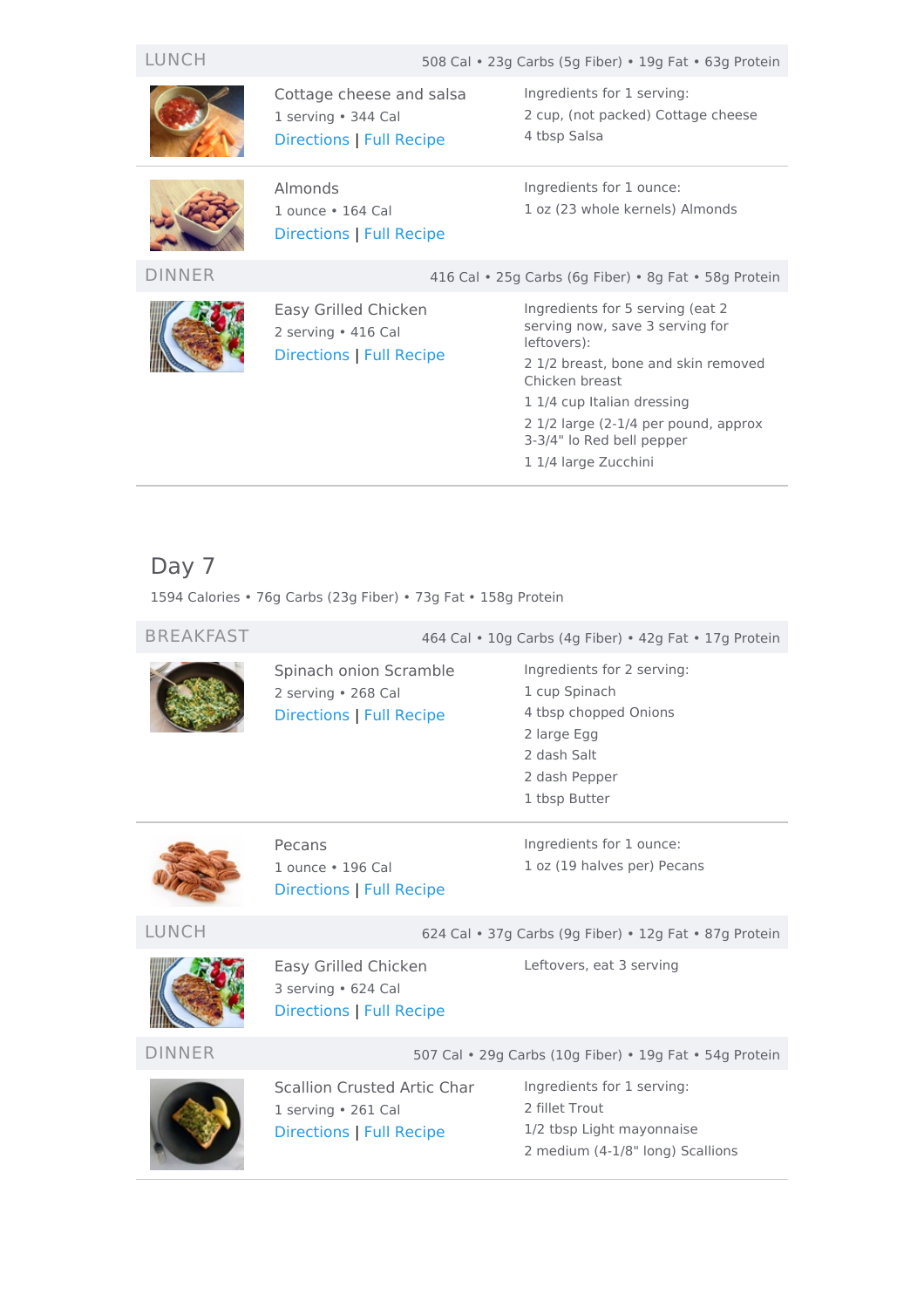

Grilled Polenta Chips 1 serving • 245 Cal [Directions](#page-9-3) | Full [Recipe](https://www.eatthismuch.com/recipe/view/grilled-polenta-chips,343678/) Ingredients for 1 serving: 2 oz Yellow Polenta 1/4 tbsp Olive oil 1 1/2 oz Nutritional Yeast 1/4 dash Pepper 1/4 dash Salt

## Recipe directions

### <span id="page-5-0"></span>**Scrambled Eggs with Spinach and Feta**

Directions are for original recipe of 1 serving

1. Wilt spinach down in a small skillet over low heat with ½ teaspoon of olive oil. Season to taste.

2. Beat the eggs and add to the skillet with the spinach. Stir slowly over mediumlow heat until they reach your desired doneness. Sprinkle in the feta cheese and stir to combine and soften the cheese.

### <span id="page-5-1"></span>**Tuna Stuffed Tomato**

Directions are for original recipe of 1 serving

1. Cut a large tomato in half. With a sharp knife or spoon, carefully remove some of the inside of the tomato to create a bowl.

2. Drain tuna and combine with chopped onions, cottage cheese, dill, and salt & pepper to taste. Stuff into tomato halves and enjoy!

### <span id="page-5-2"></span>**Brown Butter and Butternut Squash Gnocchi**

Directions are for original recipe of 16 serving

1. Prepare the ingredients: Heat a medium pot of salted water to boiling on high. Halve the squash lengthwise; scoop out and discard the seeds and pulp. Using a sharp, sturdy knife, peel the squash; discard the peel. Small dice the squash. Pick the sage leaves off the stems; discard the stems and thinly slice the leaves. Crumble the ricotta salata cheese.

2. Cook the squash: In a large pan, heat 1 tablespoon of olive oil on medium-high until hot. Add the squash and cook, stirring occasionally, 7 to 9 minutes, or until tender. Transfer to a bowl and set aside. Wipe down the pan.

3. Brown the Butter: Add the butter to the same pan used to cook the squash. Cook on medium-high, stirring occasionally, 15 to 30 seconds, until the butter foams. As the foam subsides, continue cooking, stirring occasionally and swirling the pan, 2 to 3 minutes, or until deep golden brown and nuttily fragrant. (Be careful not to overcook, as the butter can burn easily.)

4. Cook the gnocchi: While the butter browns, add the gnocchi to the pot of boiling water. Cook, stirring occasionally, 2 to 3 minutes, or until tender. Reserving ½ cup of the gnocchi cooking water, drain thoroughly and transfer to the pan of browned butter.

5. Finish the gnocchi: To the pan of gnocchi and browned butter, add the cooked squash, sage, Parmesan cheese, nutmeg, cinnamon, and half the reserved gnocchi cooking water. Cook, stirring frequently, 1 to 2 minutes, or until thoroughly combined. (If the sauce seems dry, gradually add the remaining gnocchi cooking water to achieve your desired consistency.) Season with salt and pepper to taste. Transfer to a serving dish.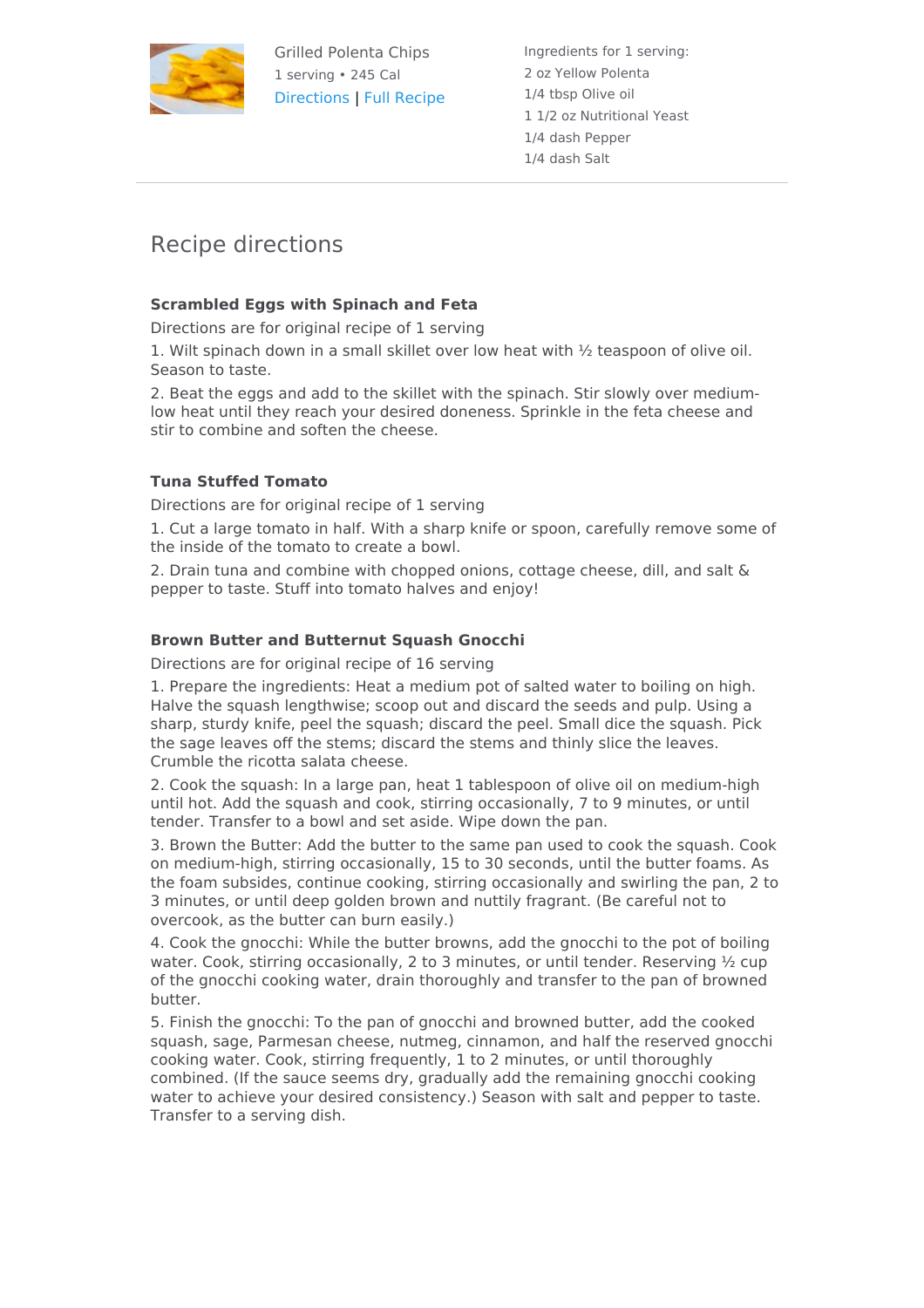### <span id="page-6-0"></span>**Vegetable 3 Egg Scramble**

Directions are for original recipe of 1 serving

- 1. Melt the butter.
- 2. Mostly cook the vegetables.
- 3. Add the beaten eggs and then salt to the pan. Allow to cook until desired doneness.
- 4. Serve with tomato sauce.
- 5. Enjoy!

#### <span id="page-6-1"></span>**Carrots**

Directions are for original recipe of 1 cup

1. Enjoy by themselves. Optionally, enjoy with a side of hummus (there are other carrot + dip recipes on ETM you can swap in).

#### <span id="page-6-2"></span>**Cheesy Chicken and Spinach**

Directions are for original recipe of 1 serving

1. Cook chicken in a saucepan, season as desired. (If stuffing, slice open center prior to cooking.)

- 2. Cut up tomatoes and spinach in to bite sized pieces.
- 3. Sauté vegetables in pan, season with garlic and salt as desired.
- 4. Shred or grate preferred cheese, like mozzarella, and add to pan.

5. When chicken is done cooking remove it from heat. You can either smother the chicken or stuff it with the vegetables mix.

#### <span id="page-6-3"></span>**Spinach Recipe**

Directions are for original recipe of 4 serving

1. Cut off the thick stems of the spinach and discard. Clean the spinach by filling up your sink with water and soaking the spinach to loosen any sand or dirt. Drain the spinach and then repeat soaking and draining. Put the spinach in a salad spinner to remove any excess moisture.

2. Heat 2 tbsp. olive oil in a large skillet on medium-high heat. Add the garlic and saut for about 1 minute or until the garlic is just beginning to brown and become fragrant.

3. Add the spinach to the pan, packing it down a bit if you need to with your hand. Use a couple spatulas to lift the spinach and turn it over in the pan so that you coat more of it with the olive oil and garlic. Do this a couple of times. Cover the pan and cook for 1 minute. Uncover and turn the spinach over again. Cover the pan and cook for an additional minute.

4. After 2 minutes of covered cooking the spinach should be completely wilted. Remove from heat. Drain any excess moisture from the pan. Add a little more olive oil, sprinkle with salt to taste. Serve immediately.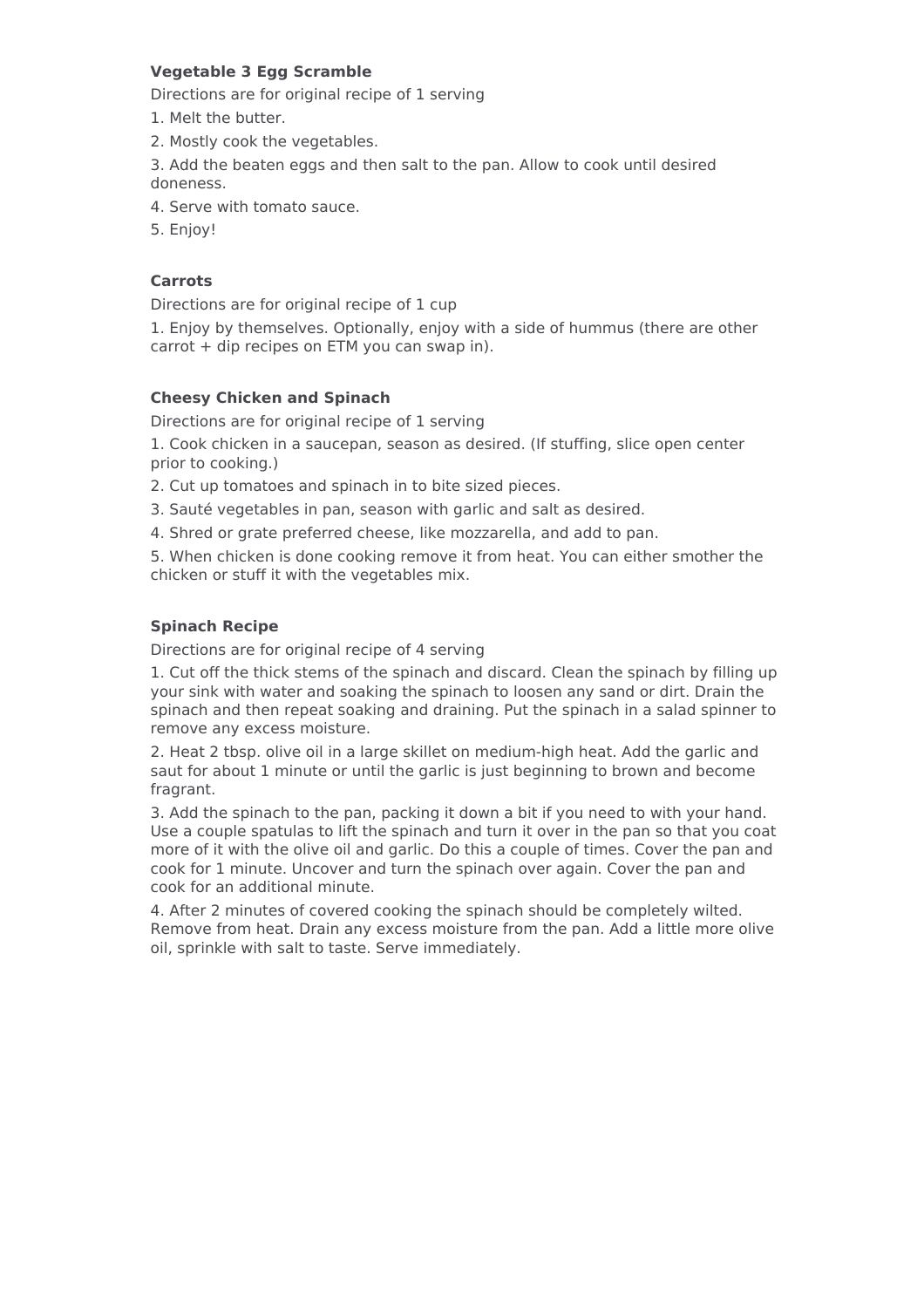#### <span id="page-7-0"></span>**Baked Spinach and Eggs**

Directions are for original recipe of 1 serving

1. Preheat the oven to 400°F. Lightly grease with butter an individual ramekin or other small oven safe dish that can accommodate the eggs and spinach.

2. Place the spinach in a deep skillet or a large frying pan. Add a little water (2- 3 Tablespoons). Using medium heat, cook the spinach just until wilted, roughly 3-4 minutes. Use either your hand or a spatula to pack in the spinach. Drain the excess water well.

3. Distribute the spinach evenly among the prepared ramekins or oven-safe dishes. Crack 1-2 eggs on top of the spinach. Season lightly with salt and pepper - lightly because Feta cheese is pretty salty on its own. Sprinkle the crumbled feta cheese on top.

4. Place the baking dishes or ramekins on a cookie sheet and bake for about 15-18 minutes or until the eggs are set/cooked (whites are set and yolks look firm on the edges) to your liking. Enjoy!

#### <span id="page-7-1"></span>**Keto protein shake**

Directions are for original recipe of 1 shake

1. Stir the whey into the water and drink. Ideally use flavored whey, but if you only have unflavored, add in a tiny bit of sweetener and cocoa powder to make it more palatable (both have a negligible amount of carbs).

#### <span id="page-7-2"></span>**Caprese chicken**

Directions are for original recipe of 4 serving

- 1. In a large skillet over medium-high heat, heat oil.
- 2. Season chicken with salt and pepper and cook until golden and cooked through, 6 minutes per side. Transfer to a plate.
- 3. Add balsamic vinegar to skillet to deglaze, then add garlic and stir until fragrant,
- 1 minute. Add tomatoes and season with salt. Let simmer until soft, 5 to 7 minutes.
- 4. Stir in basil.

5. Return chicken to skillet and nestle in tomatoes. Top with a slice of mozzarella and cover with lid to melt cheese.

6. Spoon tomatoes over chicken and serve.

7. Serve on top of pasta or rice for complete meal.

#### <span id="page-7-3"></span>**Gordon Ramsay's Scrambled Eggs**

Directions are for original recipe of 1 serving

- 1. Crack your eggs into a heavy skillet/pan with the butter.
- 2. With a spatula, mix the eggs in the pan over medium heat.

3. Make sure that you keep mixing the eggs in the pan to prevent from overcooking. Take it on/off the heat to cook it slower.

4. Once the egg has started to form, add the Crème fraîche to cool down the egg and prevent it from further cooking.

5. Season with salt and pepper then serve!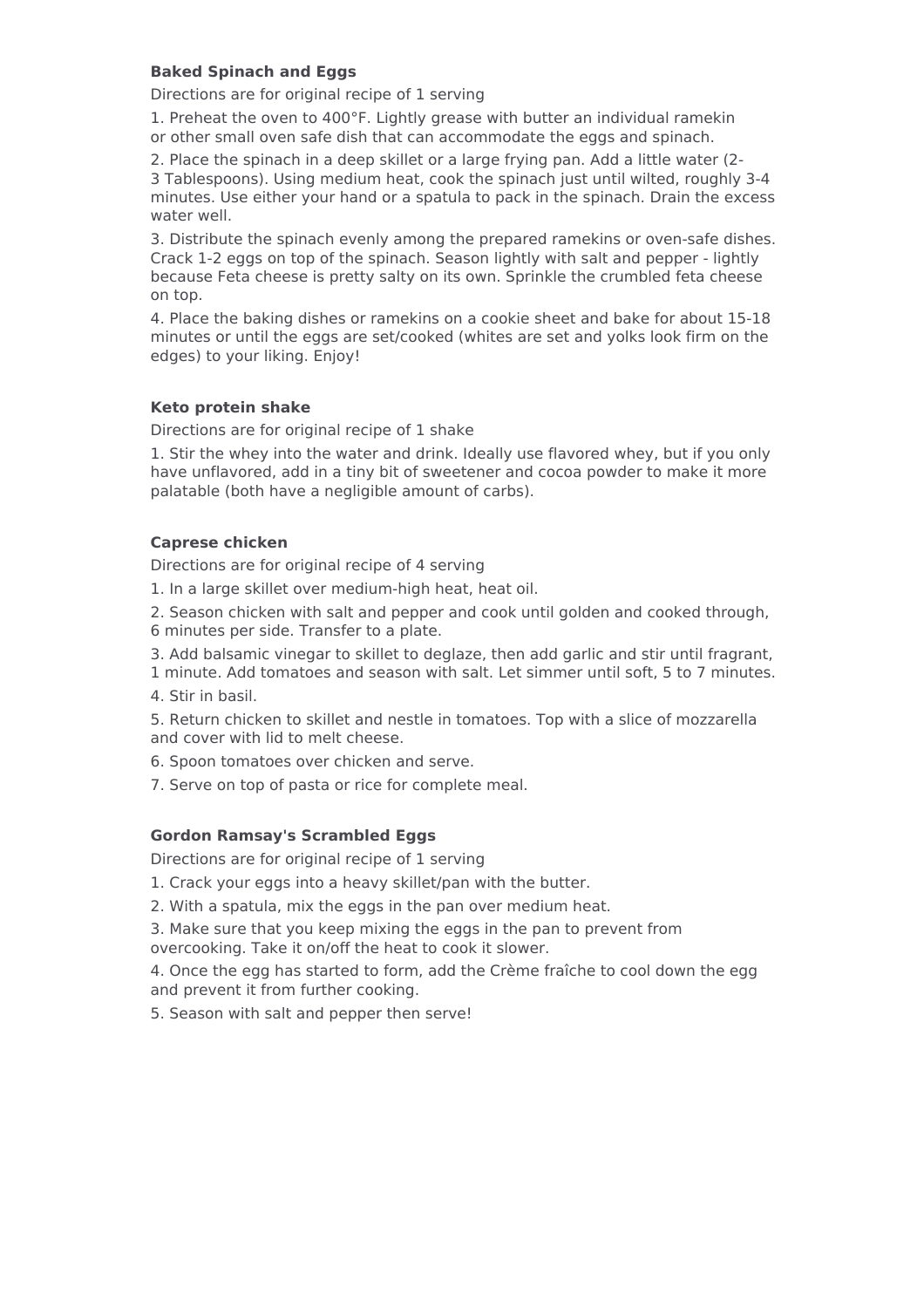#### <span id="page-8-0"></span>**Healthy Caesar Salad**

Directions are for original recipe of 1 serving

1. Spinach already comes in individual leaves, so you don't have to worry about ripping it apart in the morning when you're pressed for time.

2. Cook some chicken over the weekend and freeze it to increase the simplicity of preparing a lunchtime salad. To cook, first pound out chicken breast a bit to the same thickness by carefully using a kitchen mallet or the back of a heavy jar. Cook in a nonstick pan over medium heat with about a tsp of olive oil, about 4 minutes per side or until cooked through completely without any pink in the middle.

3. Add chicken to the spinach before going to work.

4. In a separate container, mix the low-fat Caesar salad dressing with remaining olive oil.

#### <span id="page-8-1"></span>**Balsamic Sautéed Spinach**

Directions are for original recipe of 1 serving

1. Heat olive oil in a pan over medium-high heat.

2. Cook spinach in olive oil and add balsamic vinegar, salt, and pepper.

3. Let spinach heat through and cook until slightly wilted. Remove from heat and enjoy!

#### <span id="page-8-2"></span>**Fluffy omelet with cheese and spinach**

Directions are for original recipe of 1 omelet

1. (0.75 ounces cheddar cheese = 3 tablespoons, shredded. Use your preferred cheese)

2. Optional: Separate egg yolks. Stir egg yolks together in a bowl. In a separate bowl, beat the eggs whites with a whisk or beater until soft peaks form. Fold the whites into the yolks. For a less fluffy result, just beat the eggs.

3. Preheat broiler to high temperature.

4. Heat a 10 inch (25cm) nonstick frying pan over medium heat and add butter. Once the butter sizzles, pour in egg mixture evenly over the pan. Reduce heat to low and cook until set and golden brown (about 5 mins).

5. Remove the pan from heat and sprinkle the top of the omelet with cheese, chives, salt, and pepper. Place omelet in frying pan under the broiler and cook until cheese melts, or 1-2 mins.

6. Remove frying pan from broiler, place spinach on top of cheese. Gently fold the omelet in half and serve.

#### <span id="page-8-3"></span>**Bacon**

Directions are for original recipe of 4 strips

1. Cook bacon in a skillet over medium to medium-high heat until browned and crisp, turning to brown evenly.

2. Bacon can also be cooked in an oven at 350F for about 20 minutes, or microwave at about 50-60 seconds per strip.

#### <span id="page-8-4"></span>**Cottage cheese and salsa**

Directions are for original recipe of 1 serving

1. Use chunky salsa for a better texture. Mix the two together and eat.